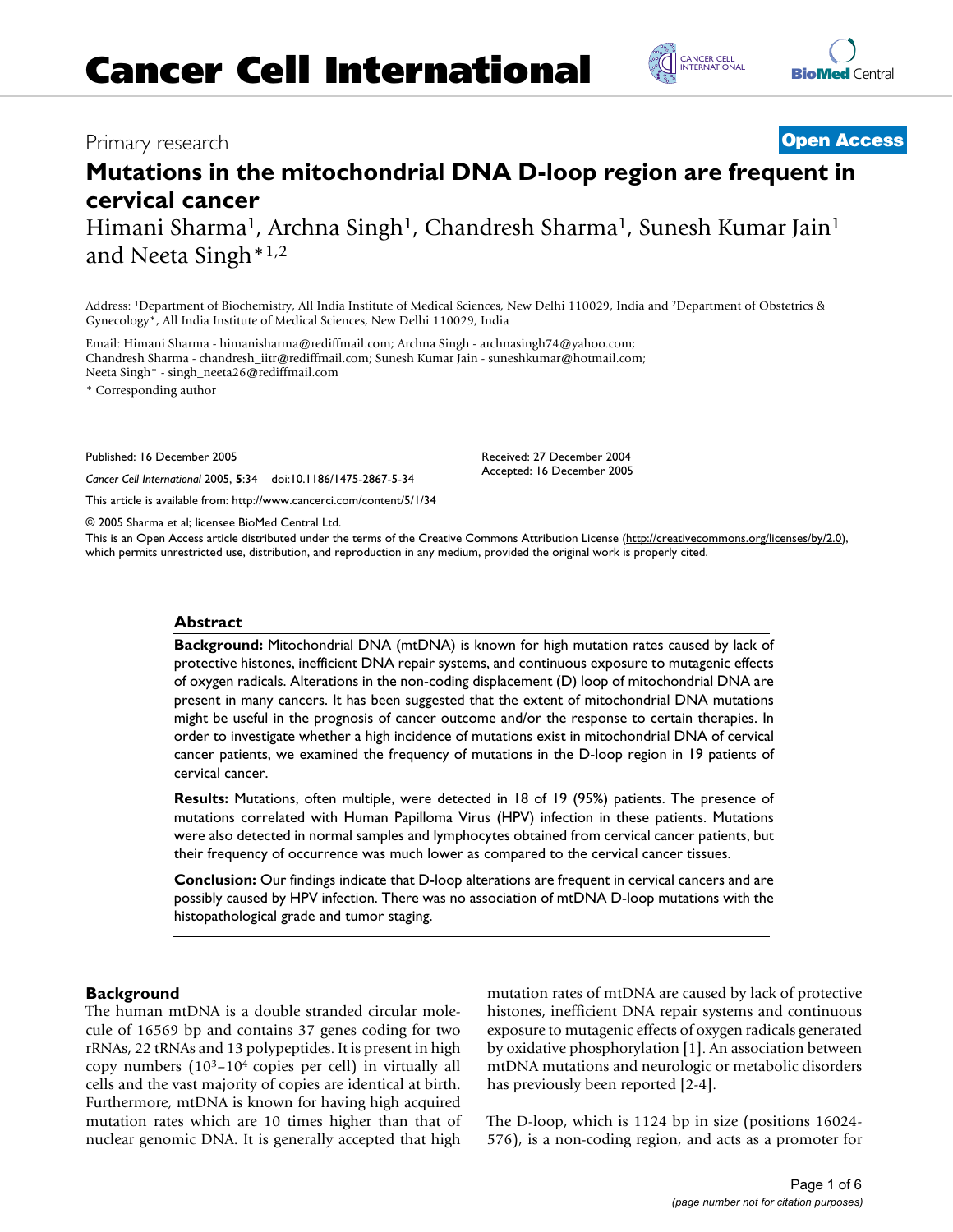|                  | Tumors                    |                                  |                  | <b>Controls</b>    |                |
|------------------|---------------------------|----------------------------------|------------------|--------------------|----------------|
| <b>Base pair</b> | <b>Mutation</b>           | No. of samples                   | <b>Base pair</b> | <b>Mutation</b>    | No. of samples |
| 65               | A insertion               |                                  | 5                | T-C                |                |
| 105              | C deletion                |                                  | 56               | $A-T$              |                |
| 134              | T-A                       |                                  | 60               | T deletion         |                |
| 144              | $C-T$                     |                                  | 303              | A insertion        |                |
| 151              | A insertion               |                                  | 311              | A insertion        |                |
| 179              | T-C                       |                                  | 319              | T insertion        |                |
| 224              | T-C                       |                                  | 323              | C insertion        |                |
| 268              | A insertion               |                                  | 336              | A insertion        |                |
| 269              | T insertion               |                                  | 337              | A insertion        |                |
| 295              | A insertion               |                                  | 343              | T insertion        |                |
| 311              | A insertion               |                                  | 37 I             | $C-A$              |                |
| 317              | $C-T$                     |                                  | 375              | A insertion        |                |
| 371              | $C-A$                     |                                  | 420              | A insertion        |                |
| 378              | $C-T$                     |                                  | 427              | A insertion        |                |
| 412              | $C-A$                     |                                  | 456              | T insertion        |                |
| 424              | T insertion               |                                  | 563              | $A-G$              |                |
| 424              | T-A                       |                                  | 16184            | T insertion        |                |
| 484              | A-G                       |                                  | 16189            | T deletion         |                |
| 511              | $C-T$                     | $\overline{2}$                   | 16318            | A insertion        |                |
| 519              | $A-G$                     |                                  | 16333            | $A-T$              |                |
| 563              | $A-G$                     |                                  | 16335            | A insertion        |                |
| 16027            | T-C                       |                                  | 16356            | A insertion        |                |
| 16045            | $T-A$                     |                                  | 16542            | A insertion        |                |
| 16045            | T insertion               |                                  |                  |                    |                |
| 16064            | T-A                       |                                  |                  | <b>Lymphocytes</b> |                |
| 16068            | T insertion               |                                  | <b>Base pair</b> | <b>Mutation</b>    | No. of samples |
| 16068            | T-A                       |                                  | 29               | A-C                |                |
| 16070            | T insertion               |                                  | 61               | A insertion        |                |
| 16073            | $C-A$                     |                                  | 65               | T-A                |                |
| 16092            | T deletion                |                                  | 379              | A-C                |                |
| 16095            | A insertion               |                                  | 16036            | C insertion        |                |
| 16123            | A insertion               |                                  | 16038            | A-G                |                |
| 16137            | A deletion                |                                  | 16065            | $G-A$              |                |
| 16143            | T deletion                |                                  | 16067            | A insertion        |                |
| 16157            | T-A                       |                                  | 16109            | T insertion        |                |
| 16170            | A deletion                |                                  |                  |                    |                |
| 16177            | A-G                       |                                  |                  |                    |                |
| 16180            | A deletion                | 2                                |                  |                    |                |
| $16212$          | A insertion               | $\overline{2}$                   |                  |                    |                |
| 16214            | A insertion               | $\overline{2}$<br>$\overline{2}$ |                  |                    |                |
| $16215$          | T deletion                |                                  |                  |                    |                |
| 16220            | A deletion<br>C deletion  |                                  |                  |                    |                |
| 16222<br>16225   | $C-T$                     |                                  |                  |                    |                |
| 16289            |                           |                                  |                  |                    |                |
|                  | T insertion               |                                  |                  |                    |                |
| 16293<br>16367   | A deletion<br>A deletion  |                                  |                  |                    |                |
| 16381            | C insertion               | 2                                |                  |                    |                |
| 16383            | T insertion               |                                  |                  |                    |                |
| 16396            | C insertion               | 2                                |                  |                    |                |
| 16402            | C insertion               |                                  |                  |                    |                |
| 16405            | C insertion               |                                  |                  |                    |                |
| 16406            | T insertion               |                                  |                  |                    |                |
| 16408            | C insertion               |                                  |                  |                    |                |
| 16413            | T insertion               |                                  |                  |                    |                |
|                  | T insertion               |                                  |                  |                    |                |
|                  |                           |                                  |                  |                    |                |
| 16414            |                           |                                  |                  |                    |                |
| 16420<br>16428   | A deletion<br>C insertion |                                  |                  |                    |                |

## **Table 1: Novel mutations detected in the mitochondrial D-loop region of cervical cancer tissues, controls and lymphocytes**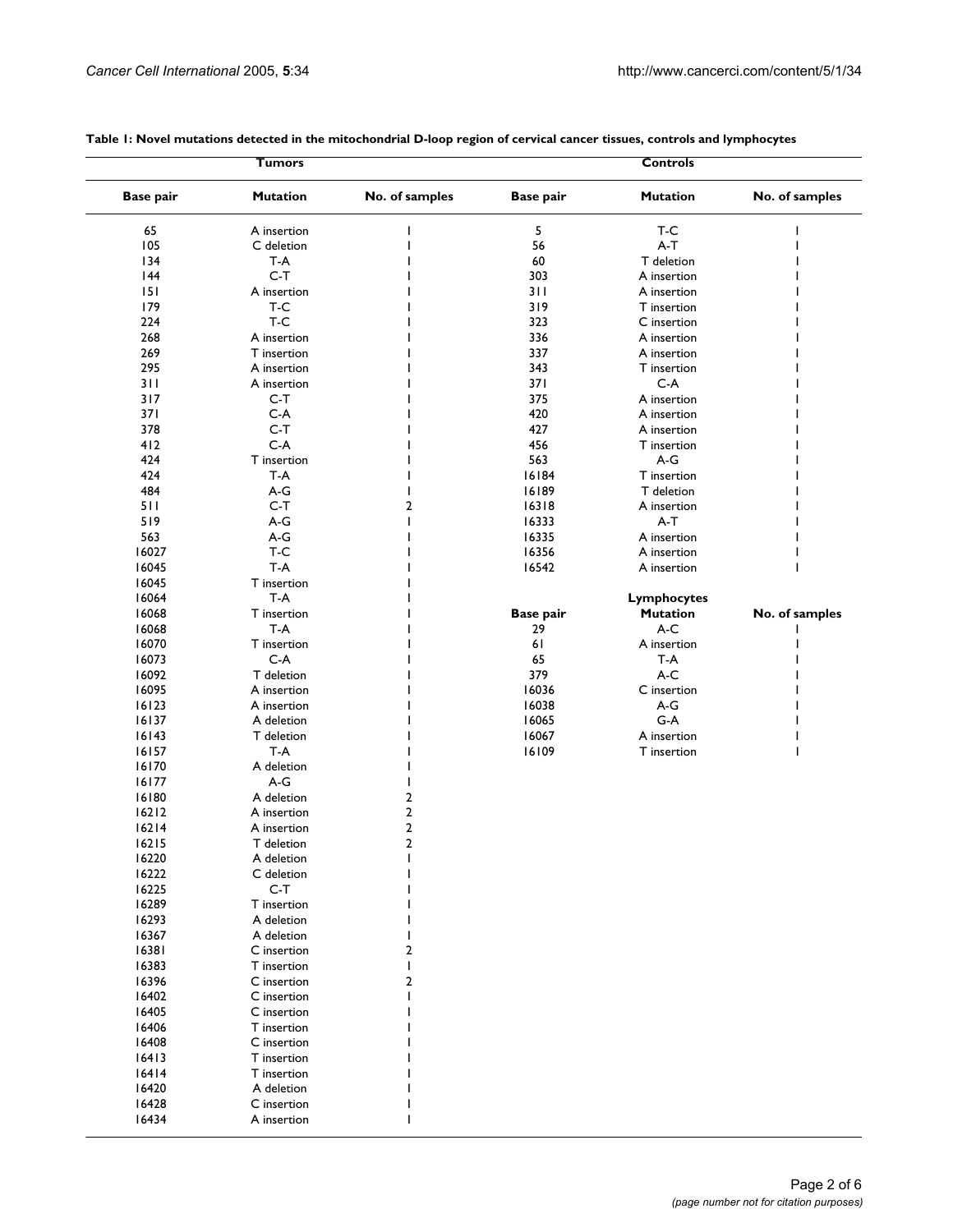both the heavy and light strands of the mtDNA, and contains essential transcription and replication elements. The D-loop region is a hot spot for mtDNA alterations, and it contains two hypervariable regions (HV1 at positions 16024–16383 and HV2 at positions 57–372). The sequence analysis of these two regions is used not only in forensic analyses, but also in medical diagnosis [5].

Mutations in the mtDNA have been reported to occur in human cancers [6-11]. Alonso et al [7] detected mutations in the mtDNA D-loop region in colorectal and gastric malignancies. There are other reports that have analyzed alterations of the D-loop in lung cancer, colon cancer, ovarian cancer, hepatocellular carcinoma and breast cancer [12-16].

Cervical cancer is a leading cause of cancer related death in females and is the second most common gynecologic malignancy worldwide [17]. Developing countries account for the majority (80%) of the 500,000 new cases diagnosed each year as well as for the significant proportion of the mortality (80%) [18]. Squamous cell carcinomas are the most common histologic type followed by adenocarcinomas and other rarer types in cervical cancer. The major biological risk factor implicated in the development of cervical cancer is the human papilloma virus (HPV). The causal role of human papillomavirus infections in cervical cancer has been verified by epidemiologic criteria, and HPV DNA has been shown to be present in over 91% of squamous cell carcinomas of the cervix [18].

In this study, we examined alterations of the D-loop region in cervical cancer tissues, and related our findings to clinicopathological features and HPV infection.

# **Results and discussion**

The purpose of this study was to evaluate the mutation frequencies in the two hypervariable regions (HV1 and HV2) and the region between the two hypervariable regions of the mtDNA D-loop in cervical cancer, and the correlation of these mutations with HPV infection. Nineteen patients with cervical cancer were included in the study.

While mitochondrial DNA mutations have been studied widely in the context of rare genetic diseases, their involvement in carcinogenesis has been relatively less studied [19]. Since mitochondria is the site of initiation of apoptosis, therefore, mutation of its genome may play a causative role in cancer. The reports that do exist on the subject appear inconsistent or at times contradictory e.g. Heerdt et al [13] found no mutations in the promoter for the H and L strands on the mtD-loop region, in a study done to determine a possible association with colon cancer. However, another report showed that 70% of the colon cancers examined displayed mitochondrial DNA mutations [20]. Among other tumor types studied, Tamura et al [8] analyzed the mutations of the mtDNA Dloop region including HV1 and HV2 in 45 Japanese patients with gastric cancer, and found mutations in 4% of the tumors. Conversely, Alonso et al [7] detected mutations in the mtDNA D-loop region in 23% colorectal tumors and 37% gastric tumors. Fliss et al [11] analyzed mutations in mtDNA in bladder, head and neck, and lung cancer and found mutations in 50% of cancers of which 67% were in the mtDNA D-loop region.

To the best of our knowledge, this is the first report to examine the involvement of mitochondrial mutations in cervical cancer. Except for one study [21], apparently, the involvement of mtDNA mutations in cervical cancer has not been examined. A search of literature failed to turn up any relevant studies. Hence, this study is a step in this direction. Mitochondrial mutations have been reported in other gynecological malignancies. In ovarian cancer 60% of somatic mutations in the D loop, 12 s rRNA, 16 s rRNA and cyt b have been reported [14]. Most of the mutations were  $T \rightarrow C$  or  $G \rightarrow A$  transitions. The only report on mtDNA mutations in cervical cancer has reported high frequency of D310 mutations in 35% of cases [21]. However, they have not looked at other mtDNA mutations besides D310.

We examined 19 cervical cancer tissues and found that 95% samples showed mutation within a 1 Kb region of the 16 Kb genome that we examined. If the same variation appeared in both cancer and normal tissue, it was considered as polymorphism. We also found mutations in the normal tissues and lymphocytes that we examined, but their frequency was lower than that observed in case of tumors. Most of the mutations in both normal and tumor DNA were single base substitutions along with insertions and deletions. We found novel mutations at 55 sites in case of tumors. Similar mutations were found in more than one sample. In case of controls, only 23 sites had these novel mutations whereas these mutations were present at only 9 sites in lymphocytes [Table 1]. Interestingly, the presence of mutations correlated significantly (p < 0.05) with HPV infection.

Furthermore, we noted a high rate of polymorphism in the DNA obtained from both normal and tumor tissue. We found polymorphisms at 81 sites in tumors, at 26 sites in controls and at 13 sites in lymphocytes.

A high frequency of mitochondrial microsatellite instability (mtMSI) was detected in the D-loop region in these samples. We observed mtMSI in two different regions, including CA repeats of nucleotide positions 514–523 within a nonfunctional D-loop sequence (1/19) and a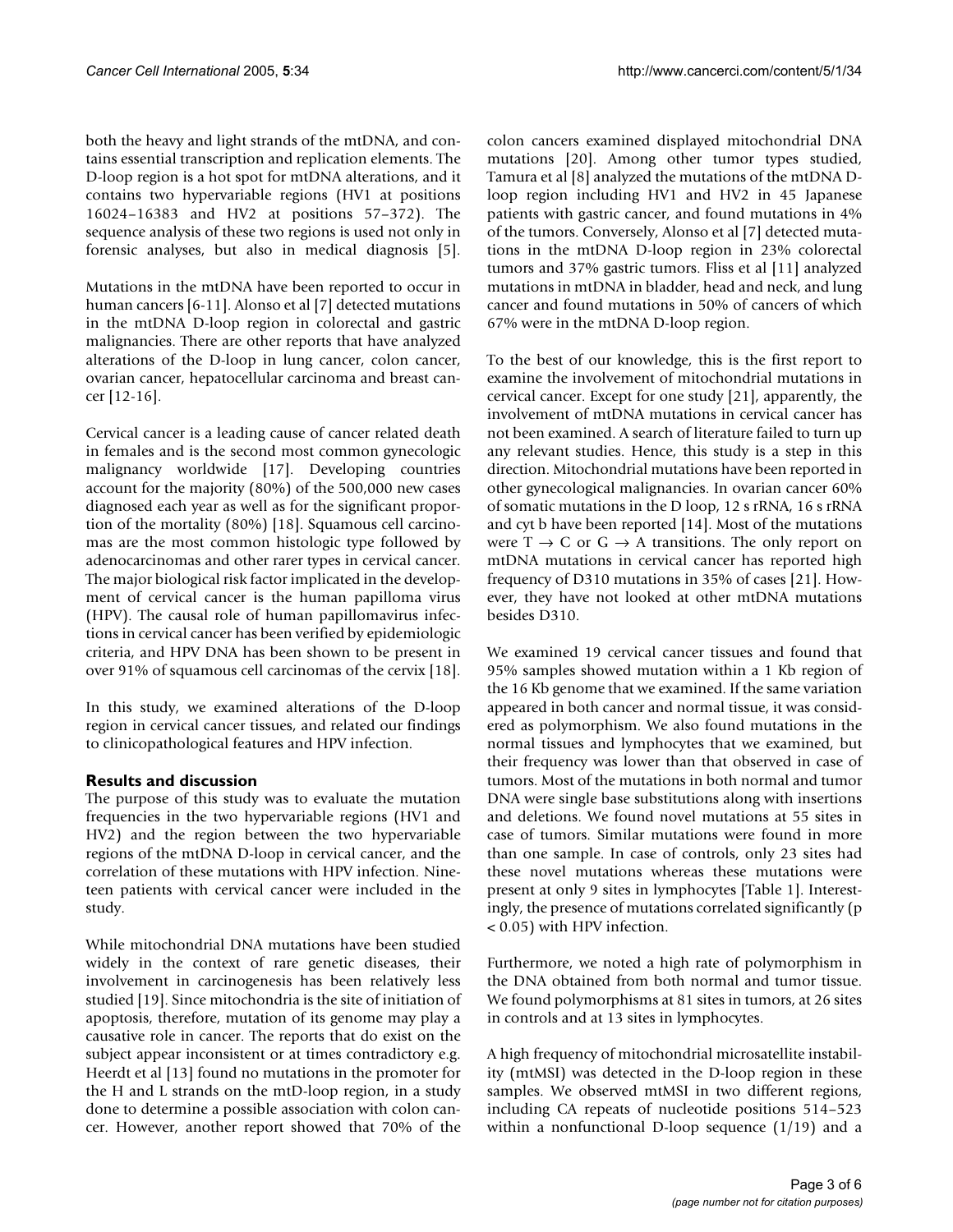| <b>Tumors</b>    |              |                | <b>Controls</b>  |              |                |
|------------------|--------------|----------------|------------------|--------------|----------------|
| <b>Base pair</b> | Polymorphism | No. of samples | <b>Base pair</b> | Polymorphism | No. of samples |
| 113              | $C-A$        |                | 57               | T-A          |                |
| 4                | A insertion  |                | 113              | $C-A$        |                |
| 268              | $C-A$        |                | 268              | $C-A$        |                |
| 316              | $G-C$        |                | 295              | $C-A$        |                |
| 16124            | T-A          |                |                  |              |                |
| 16126            | T-G          |                |                  |              |                |
| 16162            | $A-T$        |                |                  |              |                |
| 16163            | $A-C$        |                |                  |              |                |
| 16178            | T-G          |                |                  |              |                |
| 16180            | $A-T$        |                |                  |              |                |
| 16342            | T-A          |                |                  |              |                |

| Table 2: Novel polymorphisms detected in the mitochondrial D-loop of cervical cancer tissues and controls |  |  |
|-----------------------------------------------------------------------------------------------------------|--|--|
|                                                                                                           |  |  |

common homopolymeric C stretch interrupted by a T (CCCCCTCCCC) at nucleotide positions 303–315 (11/ 19). The mtMSI within the mononucleotide repeat at nucleotide position 303–309 has been frequently observed in endometrial tumors [21]. This mtMSI has also been detected in ovarian carcinomas [14]. This region is part of the binding site of replication primer. Variation in the CA repeats was detected in only one of the cervical carcinoma samples. Instability of the CA repeats has also been seen at a low frequency in endometrial [22], ovarian [14], gastric cancers [23] and glioblastoma [24]. However, there is a significantly higher frequency of the CA-repeat instability in breast cancer (42.5%) [25]. On the basis of these findings, we suggest that somatic mtMSI occurs differentially in different tumors.

Malfunctions of mismatch repair genes have been associated with nuclear MSI. However, to date, no mismatch repair genes have been found responsible for the maintenance of mammalian mitochondrial genome. The occurrence of high frequency of mtMSI in cervical cancers indicates that DNA repair in mitochondria is highly inefficient after malignant transformation with HPV. The different frequencies of occurrence of the mtMSI at the mononucleotide repeat at nucleotide position 303–315 in different tumor cell types suggests that deficits in mismatch repair function in mitochondria may vary from one tumor to another.

The occurrence of mtMSI may derive mainly from erroneous replication, whereas point mutations may be attributed to oxidative damage caused by reactive oxygen species. In addition, a study [26] suggests that homopolymorphic nucleotide tracts in mtDNA are error prone because of the low frameshift fidelity of the DNA polymerase gamma that carries out the mtDNA replication. Thus, mtMSI in cervical cancers may be mainly attributed to errors of replication. Moreover, there is supportive evidence that there are cell-specific differences in the repair of mtDNA damage [27]. The differential occurrence of mtDNA mutations in various cancers may be partly due to the presence of different repair mechanisms in different tumor cell types.

We also found novel polymorphisms at 11 sites in tumors and at 4 sites in normal tissue [Table 2]. There was a substantial difference in the frequency of mutations between patients in our study. The mutations detected ranged from 1 to 13 within the 1 kb region that we examined. We were unable to draw any correlations between the number of mutations and clinical characteristics.

# **Conclusion**

The study indicates that mitochondrial mutations are indeed frequent in cervical cancer cells and further work is warranted in this direction. Further, given the critical role of mitochondria in apoptosis, perhaps the mutations in mtDNA in cancer cells could significantly affect the cellular apoptotic response to chemotherapeutic agents. However, we did not find any correlation between mtDNA mutation and apoptotic index or apoptosis related proand anti-apoptotic proteins (data not shown).

# **Methods**

# *Sample collection and DNA extraction*

A total of 24 surgically resected cervical tissue samples obtained after informed consent from the Department of Obstetrics & Gynecology, All India Institute of Medical Sciences, New Delhi, India were collected and frozen at - 70°C. The age of the patients ranged from 29 yrs to 65 yrs [Table 3]. None of them had received any prior radiation therapy or chemotherapy. These samples consisted of 17 squamous cell carcinoma 1 adeno-squamons and 1 adenocarcinoma, of the cervix, and 5 histopathologically normal cervical tissue obtained from women undergoing hysterectomy for reasons other than cervical cancer [Table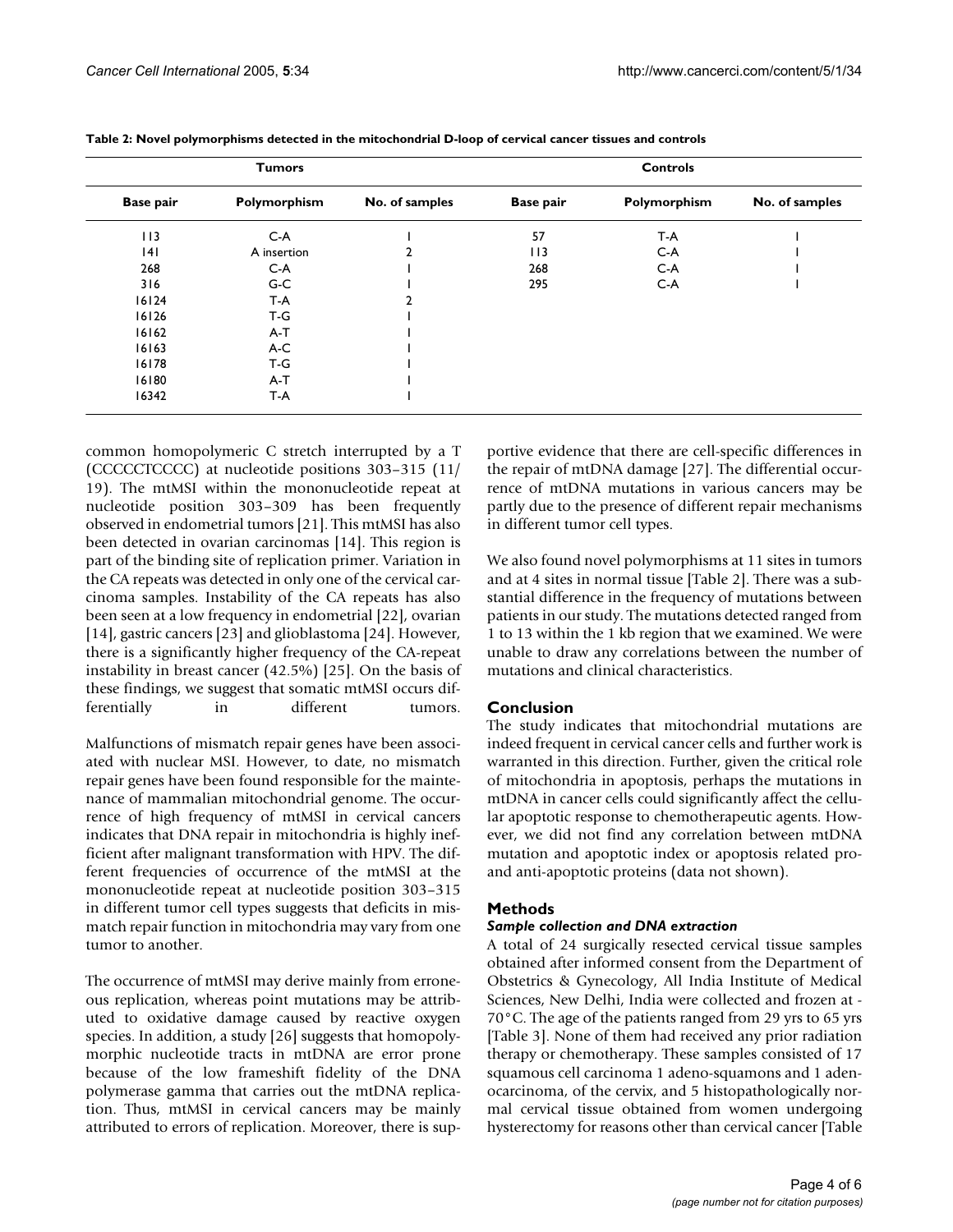|          |             |              | <b>Tumors</b>   |           |                 |
|----------|-------------|--------------|-----------------|-----------|-----------------|
| Case No. | Age (Years) | <b>Stage</b> | H/P type        | Grade     | <b>HPV</b> type |
| 3        | 65          | IIb          | <b>LCNK</b>     | <b>MD</b> | <b>HPV-16</b>   |
| 5        | 60          | la           | <b>LCNK</b>     | <b>MD</b> | neg             |
| 6        | 29          | la           | <b>LCNK</b>     | <b>MD</b> | <b>HPV-16</b>   |
| 12       | 40          | Ib           | <b>LCNK</b>     | <b>MD</b> | <b>HPV-16</b>   |
| 17       | 35          | IIb          | <b>LCNK</b>     | <b>MD</b> | <b>HPV-16</b>   |
| 8        | 50          | la           | <b>LCNK</b>     | <b>MD</b> | <b>HPV-16</b>   |
| 23       | 43          | la           | <b>KSCC</b>     | <b>MD</b> | <b>HPV-16</b>   |
| 24       | 42          | IIIb         | <b>LCNK</b>     | <b>MD</b> | <b>HPV-16</b>   |
| 28       | 48          | <b>IIb</b>   | <b>LCNK</b>     | <b>MD</b> | <b>HPV-16</b>   |
| 33       | 40          | IIIb         | <b>LCNK</b>     | <b>MD</b> | <b>HPV-16</b>   |
| 36       | 65          | IIb          | <b>LCNK</b>     | PD        | <b>HPV-16</b>   |
| 38       | 35          | IIb          | <b>LCNK</b>     | <b>MD</b> | <b>HPV-16</b>   |
| 42       | 35          | IIb          | <b>LCNK</b>     | PD        | <b>HPV-16</b>   |
| 50       | 38          | lla          | AS              | <b>MD</b> | <b>HPV-16</b>   |
| 53       | 45          | la           | <b>LCNK</b>     | <b>MD</b> | <b>HPV-16</b>   |
| 56       | 35          | la           | <b>LCNK</b>     | <b>MD</b> | neg             |
| 60       | 35          | Ib           | <b>LCNK</b>     | <b>MD</b> | <b>HPV-16</b>   |
| 61       | 42          | Ib           | <b>AD</b>       | <b>MD</b> | <b>HPV-16</b>   |
| 62       | 47          | Ib           | <b>LCNK</b>     | <b>MD</b> | <b>HPV-16</b>   |
|          |             |              | <b>Controls</b> |           |                 |
|          | 42          | <b>NA</b>    | <b>NA</b>       | <b>NA</b> | neg             |
| 2        | 55          | <b>NA</b>    | <b>NA</b>       | <b>NA</b> | neg             |
| 3        | 40          | <b>NA</b>    | <b>NA</b>       | <b>NA</b> | neg             |
| 4        | 50          | <b>NA</b>    | <b>NA</b>       | <b>NA</b> | neg             |
| 5        | 42          | <b>NA</b>    | <b>NA</b>       | <b>NA</b> | neg             |

**Table 3: Clinicopathological features of patients included in the study, and presence of HPV infection.**

H/P-Histopathological; NA-Not applicable; neg-negative; ND-Not determined;

LCNK-large cell non-keratizing; AS-Adenosquamous carcinoma; AD-Adenocarcinoma;

MD-Moderately differentiated; PD-Poorly differentiated.

3]. Also, representative sections of cervical tissue were stained with eosin and hematoxylin for confirmation of diagnosis. The tumor samples contained at least 70% of malignant cells. Lymphocytes were also obtained from cervical cancer patients whose tumor tissues were collected.

### *DNA isolation and analysis*

Total DNA (nuclear and mitochondrial) was isolated as described earlier [18]. The samples were digested with Proteinase K, extracted with phenol-chloroform, and ethanol precipitated. The quality of the DNA was checked by PCR for  $β$  globin as an internal control. This DNA was used to amplify the entire D-loop region of the mitochondrial genome known to have high mutation rates. The region which spans sequences from 15964–16439 was amplified using the forward and reverse primers as follows: 5'-AAAGTCTTTAACTCCACC-3' and 5'-GCACTCTT-GTGCGGGATATTG-3'. The region from 16531-740 was amplified with the following primers 5'-AAT-AGCCCACACGTTCCCCT-3' and 5'-CGTGGTGATTTA-GAGGGTGA-3'. The two fragments thus obtained were cloned into the TA cloning vector pGEM-TEasy (Promega, USA) and were subjected to sequencing using the M13

forward and reverse primers. Sequences were compared against a mitochondrial data base [28]. Nuclease-free water was used as a negative control for PCR instead of DNA.

HPV testing was done as described earlier [18] using consensus primers MY09/11 from the L1 region. The primer sequences for HPV 16 primers were 5' CCC AGC TGT AAT CAT GCA TGG AGA 3' and 5' GTG TGC CCA TTA ACA GGT CTT CCA 3' and HPV-18 primers were 5'AAGGAT-GCTGCACCGGCTGA 3' and 5' CACGCACACGCTT-GGCAGGT 3'.

### *Statistical analysis*

Correlation of presence of mitochondrial DNA mutations with HPV infection was done using the chi-square test. A p value < 0.05 was considered statistically significant.

# **Authors' contributions**

HS carried out the experimental work, did BLAST searches, analyzed data and drafted the manuscript. AS collected the samples for the study and performed DNA extraction. CS participated in the cloning of PCR products in pGEMTEasy vector. SKJ provided the samples for the